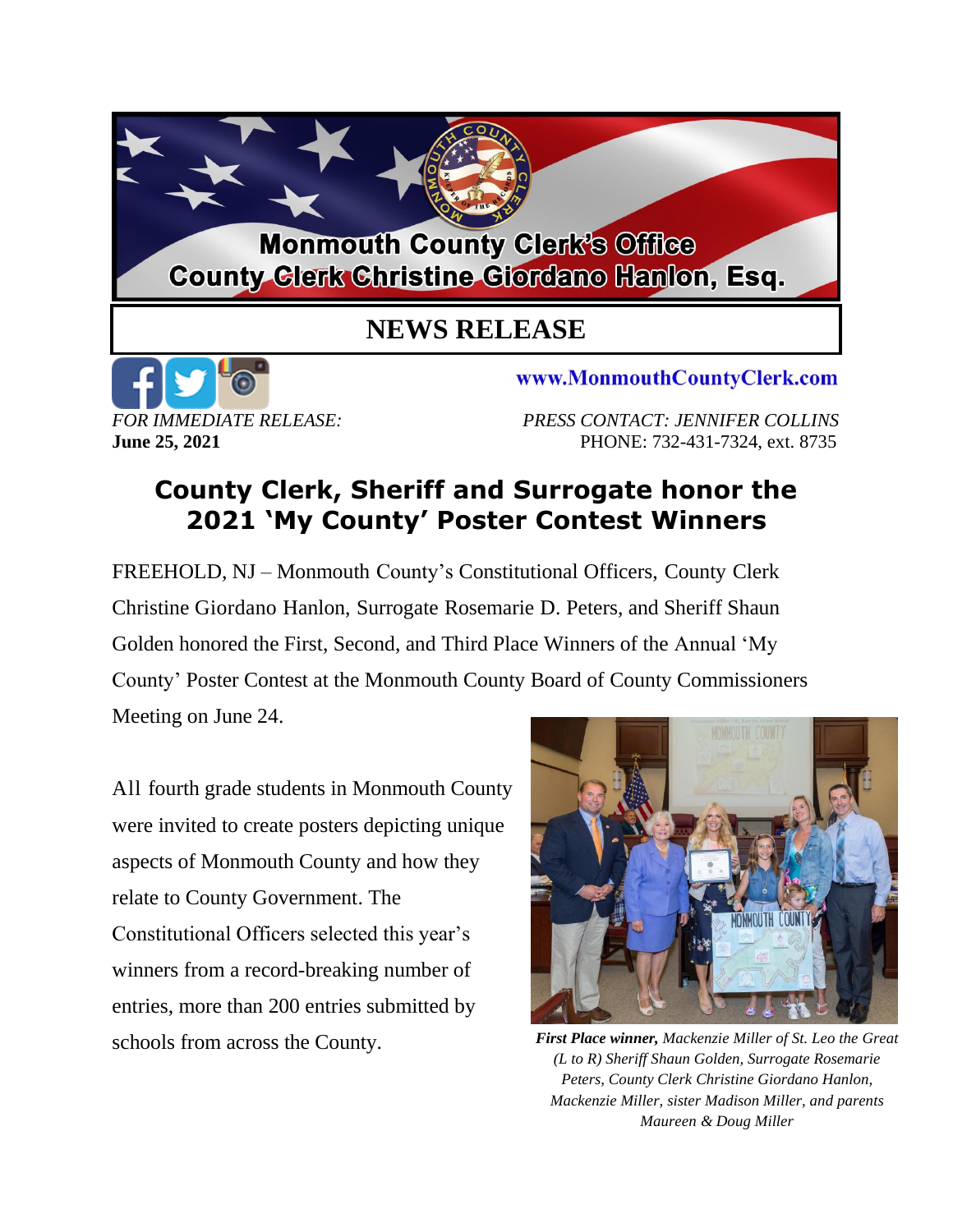The first place winner is Mackenzie Miller of St. Leo the Great in Lincroft whose poster creatively outlined Monmouth County's geography and utilized window flaps to showcase some of the County's most popular destinations and historic sites.

Avalina Paul of St. Leo the Great in Lincroft took second place for her vibrant and colorful poster illustrating all that Monmouth County has to offer, including its schools, parks, and open space.

Third Place winner, Luke Farina of St. Jerome School in West Long Branch highlighted Monmouth County's scenic beaches and historic Sandy Hook lighthouse, while showcasing some of our popular summer activities.

Those who received honorable mention include: Peyton B. Afanador of Avon Elementary School in Avon-by-the-Sea; Robbie Krol, III of Indian Hill Elementary School in Holmdel; Madison Manners of West Freehold School in Freehold; Alyssa



*Second Place winner, Avalina Paul of St. Leo the Great (L to R) Sheriff Shaun Golden, Surrogate Rosemarie Peters, County Clerk Christine Giordano Hanlon, Avalina Paul, brother Austin Paul, and parents Dorothy & Raymond Paul*



*Third Place winner, Luke Farina of St. Jerome School (L to R) Sheriff Shaun Golden, Surrogate Rosemarie Peters, County Clerk Christine Giordano Hanlon, Luke Farina, sister Anna Farina, mother Nancy Farina, & teacher Mrs. Janene Hubbard*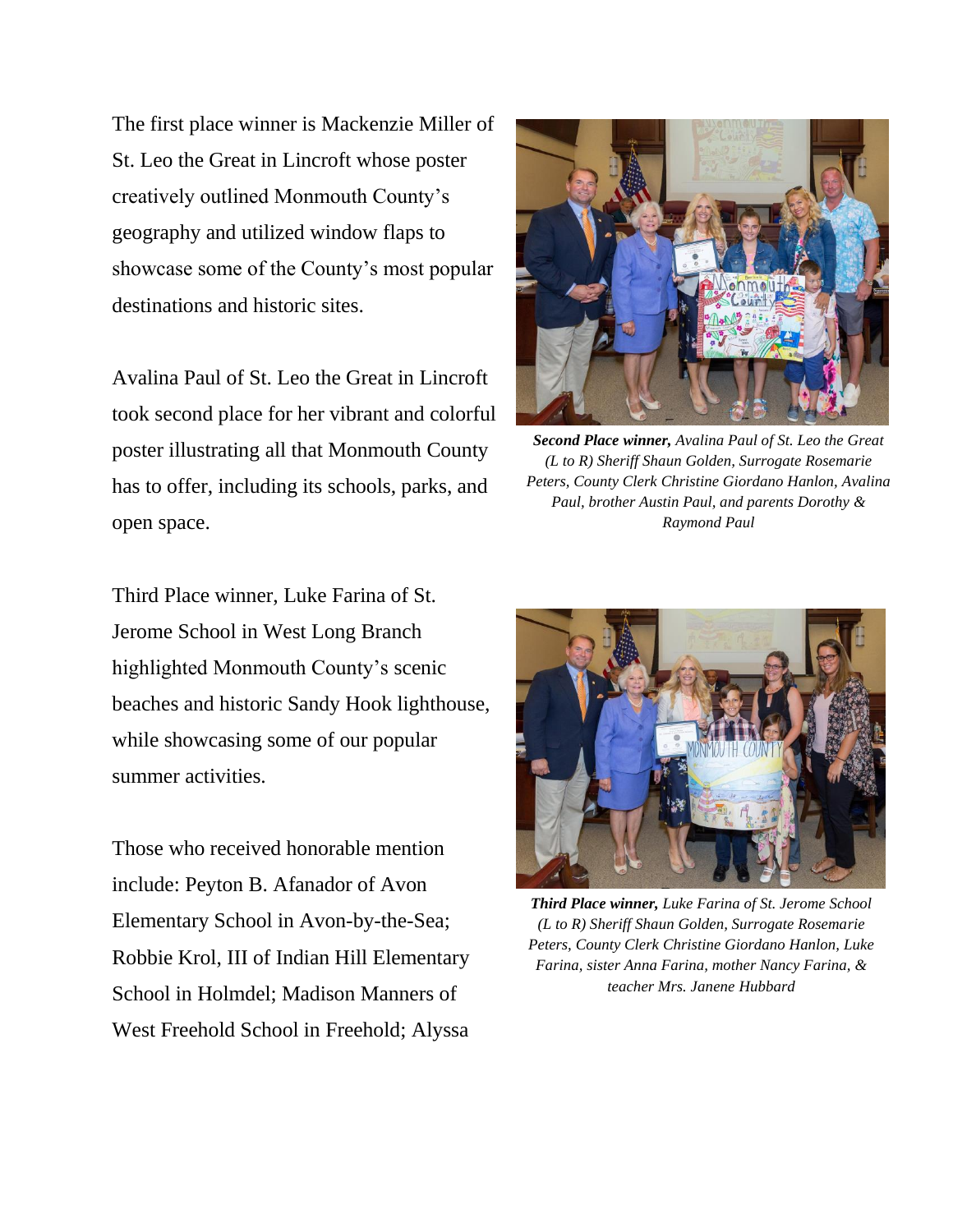Marchitello of Swimming River School in Tinton Falls; Charley Piscopo of St. Benedict School in Holmdel; and Joan Marie Casey, Hunter Domanski, Luke Ellis, and Olivia Sidoti of St. Leo the Great in Lincroft.

"The fourth graders' posters showed not only knowledge of county government, but also imagination and originality," said Clerk Hanlon. "I congratulate all the students who participated in the contest, especially this year's winners."

"After learning about the State of New Jersey in their classroom social studies curriculum, fourth graders from Monmouth County were able to demonstrate their knowledge of county government in a creative way through this poster contest," said Surrogate Peters. "We were so glad to receive a record-breaking number of contest entries this year."

"A project like this helps students learn more about the great County we are all so fortunate to call home," said Sheriff Golden. "I commend all of these fourth grade participants as they continue to impress us each year with their knowledge of Monmouth County and tremendous ability to use their artistic talents to create eyecatching posters."

Each of the winning posters will be displayed for a period of one month over the coming year at the Monmouth County Clerk's Office, located at 33 Mechanic St. in Freehold.

The 2021 'My County' Poster Contest ran from March 31 to April 30 and is hosted annually by Monmouth County's Constitutional Officers during the month of April to commemorate County Government Month.